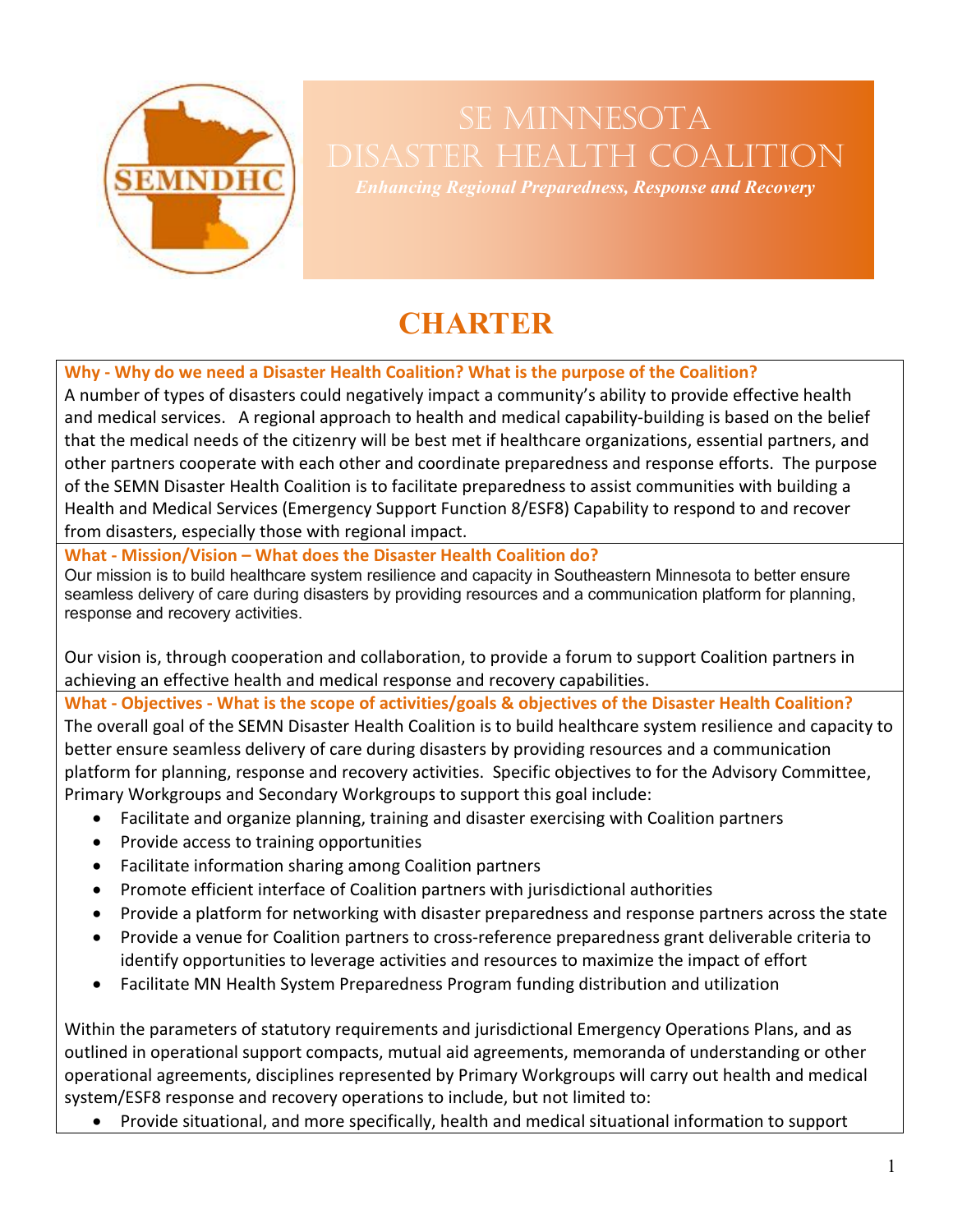disaster response operations

- Facilitate resource sharing to ensure effective health and medical response operations
- Coordinate health and medical disaster response operations
- Support health and medical operational requests for support (materiel, personnel, etc.) from Coalition partners

#### **Where – What areas are included in the Coalition?**

The SEMN Disaster Health Coalition supports health and medical preparedness across southeastern Minnesota, which includes the following counties: Dodge, Fillmore, Freeborn, Goodhue, Houston, Mower, Olmsted, Rice, Steele, Wabasha, and Winona.

**Who – Committees and Workgroup/Who are the members of the Disaster Health Coalition?**

The Disaster Health Coalition consists of organizations with responsibilities to mitigate the likelihood of a hazard negatively impacting the ability of a health and medical system to provide services and to prepare for, respond to, recover from consequences of a disaster.

Specific organization of the Coalition leverages existing disaster preparedness groups (Primary and Secondary Workgroups):

#### Primary Workgroups

Through the Advisory Committee representative, these groups provide reports and recommendations to the Advisory Committee to drive health and medical preparedness improvements:

- Hospital Disaster Preparedness & Response Compact
- Local Public Health Emergency Preparedness Workgroup
- Long Term Care Disaster Preparedness Workgroup
- SE Emergency Medical Services Disaster Sub-Committee
- SMRTAC Southern MN Regional Trauma Advisory Committee
- Region 1 Emergency Management Joint Powers Board
- Southern MN VOAD

Through Memorandum of Understanding, Mutual Aid Agreements and Compacts, disciplines represented in the Primary Workgroups implement local, and if required regional, intrastate, and interstate response and recovery.

- Hospitals (Disaster Preparedness & Response Compact)
- Local Emergency Management Agencies (Memorandum of Understanding)
- Local Public Health Agencies (Memorandum of Understanding)
- Long Term Care Facilities (Agreement Pending)
- SE Emergency Medical Services (Mutual Aid Agreement)

#### Secondary Workgroups

Representatives from Secondary Workgroups are invited to present to the Advisory Committee as deemed appropriate to facilitate collaboration for disaster preparedness or in order to request funding through available sources, if any.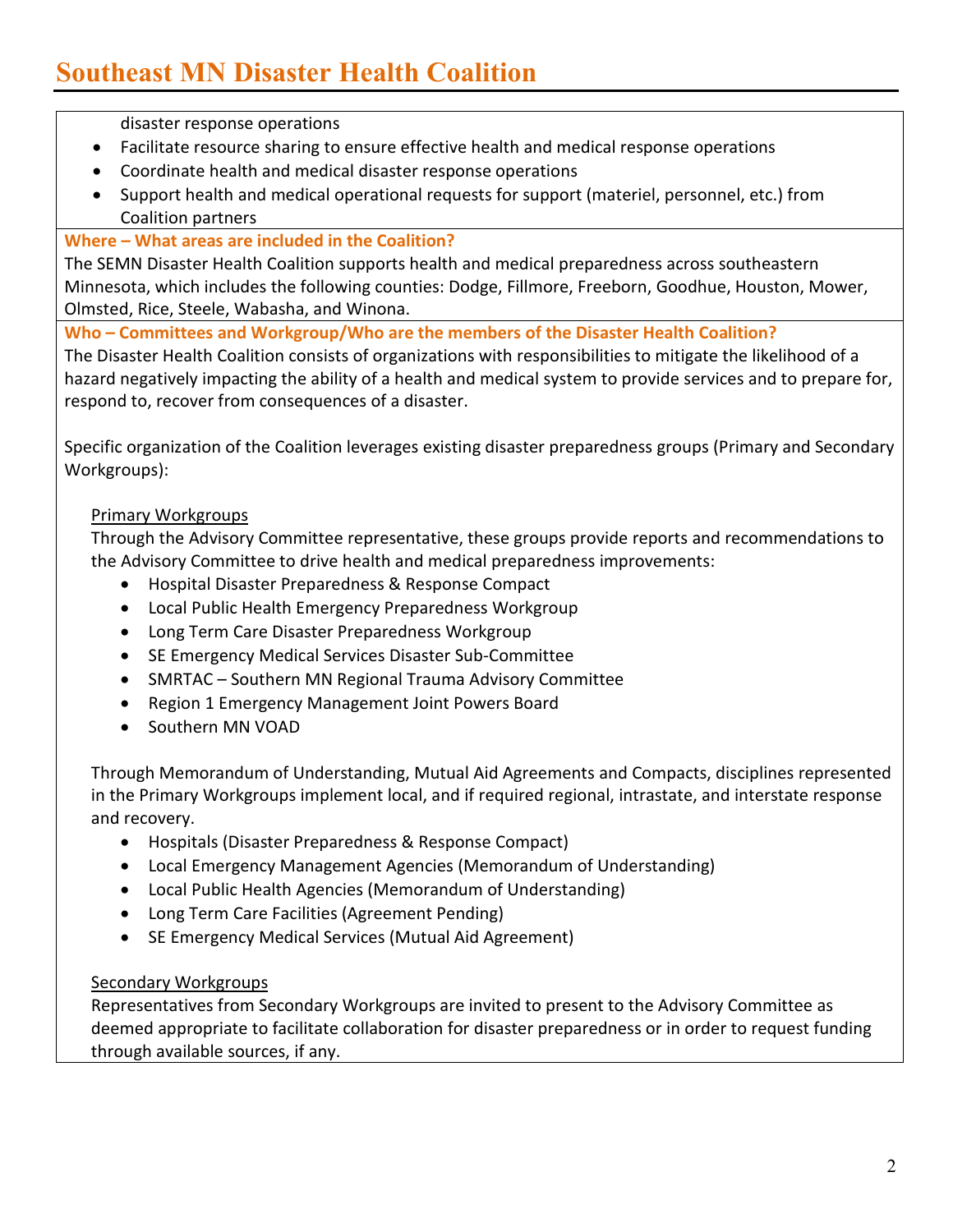### **Southeast MN Disaster Health Coalition**

- Interoperable Communications
- Exercise Planning Team
- Lab Response Network

Other disciplines invited to participate in the Coalition include:

- Public Safety
- Mental/Behavioral Health Providers
- Private entities associated with healthcare (e.g. Hospital Associations)
- Specialty service providers (e.g. Dialysis, pediatric, urgent care, etc…)
- Support services (e.g. Laboratory and Pharmacy)
- Community Health Centers
- Primary Care Providers
- Tribal Health
- Federal Entities

Refer to the SEMN Disaster Health Coalition website for a list of current partners. (www.semndhc.org)

Refer to the SEMN Disaster Health Coalition's Partnership Agreement or Partnership Resolution to become a Coalition partner. [\(www.semndhc.org\)](http://www.semndhc.org/)

#### **Who – Leadership/How is the Coalition led?**

The Coalition establishes and elects a multi-disciplinary Advisory (Executive) Committee to facilitate multidisciplinary preparedness and sharing good and best practices. The Disaster Health Coalition Advisory Committee consists of representatives from the following disciplines.

- Hospitals (Three Representatives: Mayo Clinic Rochester, Mayo Clinic Health System Hospital, Non-Mayo Clinic Hospital)
- Emergency Medical Services (Two Representatives)
- Local Public Health Agencies (Two Representatives)
- Long Term Care Facilities (Two Representatives: Skilled Nursing Facility, Other Long Term Care Facility)
- Region 1 Emergency Management Joint Powers Board (Two Representatives)
- Southern MN VOAD (One Representative)
- Community Health Center (One Representative)
- Behavioral Health Agency (One Representative)

Advisory Committee leadership includes a Chair, Vice-Chair. Leadership roles are elected for a two-year term. Nominations are solicited beginning October of the election year, with a vote occurring in December of the election year and assumption of duties in the following January. Typically, the Vice-Chair will ascend to the Chair role.

Ex Officio members include:

• Advisory Committee Secretary (Regional Healthcare Preparedness Coordinator provided by the fiscal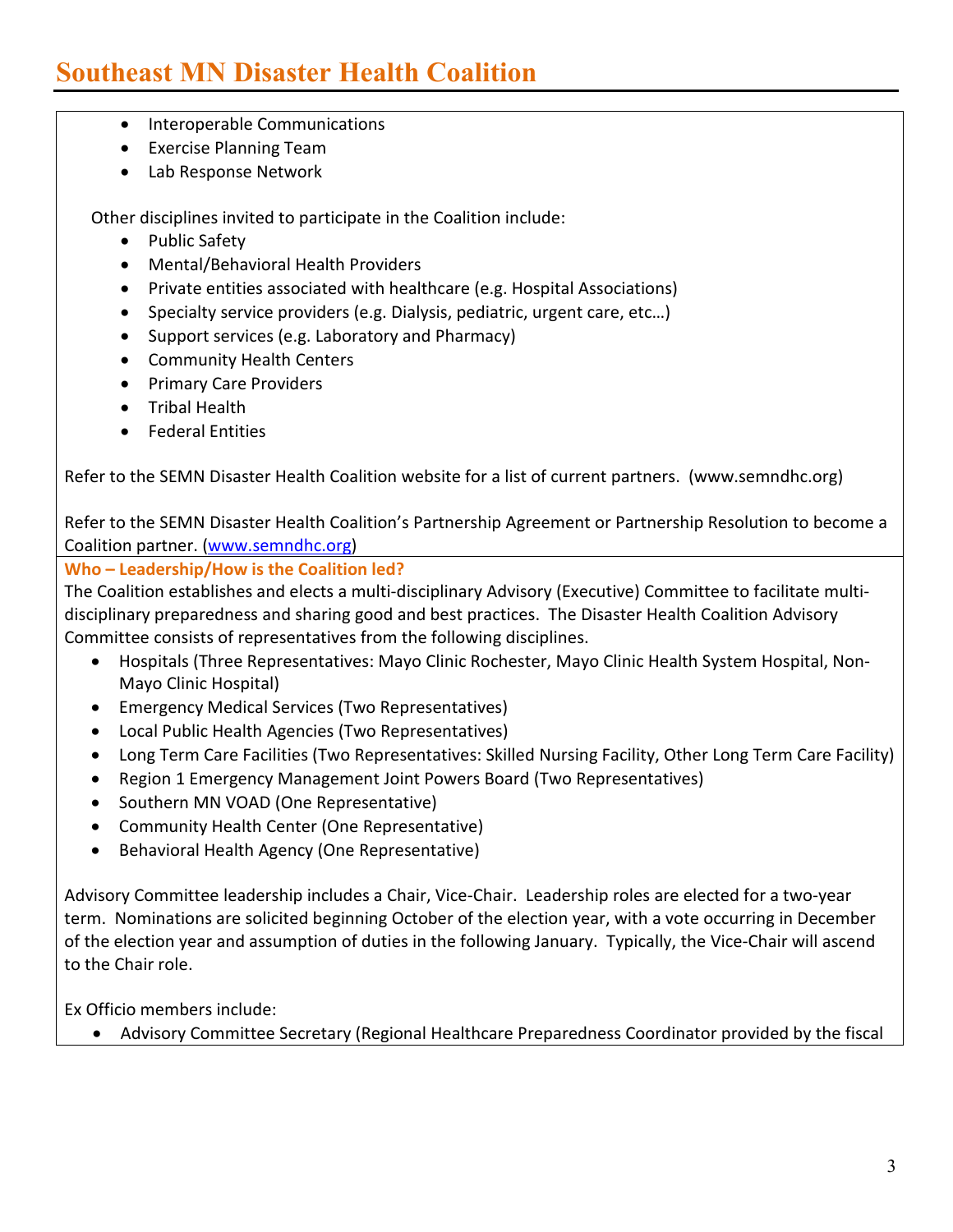#### agent)

- MN Region 1 Homeland Security & Emergency Management Coordinator
- EMS Regulatory Board Specialist
- MDH Regional Public Health Coordinator
- SE EMS Program Director

Refer to the SEMN Disaster Health Coalition Advisory Committee Charter for additional information.

#### **Who – Who are Coalition Partners (i.e., membership)?**

Coalition partnership is open to any organization with a direct or indirect interest or responsibility in supporting the Coalition's mission and vision. To establish a formal "Coalition," organizations represented in the Primary Workgroups are asked to sign a "Partner Agreement" or "Partner Resolution." The Partner Agreement/Resolution outlines expectations for Coalition partners. Coalition partner representatives are responsible for engaging organizational leadership, clinicians, and community leaders to assure awareness and support for Coalition activities. Additionally, Primary Workgroups are asked to provide copies of existing operational support compacts, mutual aid agreements, memoranda of understanding or other operational agreements that describe how regional (i.e., Coalition) support for response and recovery operations are coordinated.

**How – Authority/What is the Authority of the Disaster Health Coalition/Advisory Committee?** With the exception of SMRTAC, Primary Workgroups designate representatives to the Advisory Committee. The authority of the Advisory Committee is limited by statutory parameters that preclude delegation of or deferred authority to others, including a regional body, for disaster response and recovery operations. As such, the authority of the Advisory Committee is limited to the Scope and Objectives related to pre-incident preparedness coordination described herein. Refer to the SEMN Disaster Health Coalition Advisory Committee Charter.

Authority for response and recovery activities as described in local ordinances or resolutions or state statutes, local Emergency Operations Plans, and other operating agreements entered into by private entities. **How – Coalition Meetings/How often do Coalition partners meet?**

The Coalition provides a forum for multi-disciplinary meetings three times annually, typically in October, February, and June.

Primary and secondary workgroups meet according to each group's need, which may be monthly, bimonthly, or quarterly.

Refer to the SEMN Disaster Health Coalition Advisory Committee charter for meeting details.

**How - Coalition Activities/What preparedness support is available to Disaster Health Coalition Members?** A number of planning, training and exercise activities would typically be available; however, activities are driven by the Coalition membership. That is, organizations, through regional workgroups, define planning, training, exercise, equipment, etc. needs.

In lieu of policies and procedures, regional guidelines (i.e. "plan), which include good/best practices, are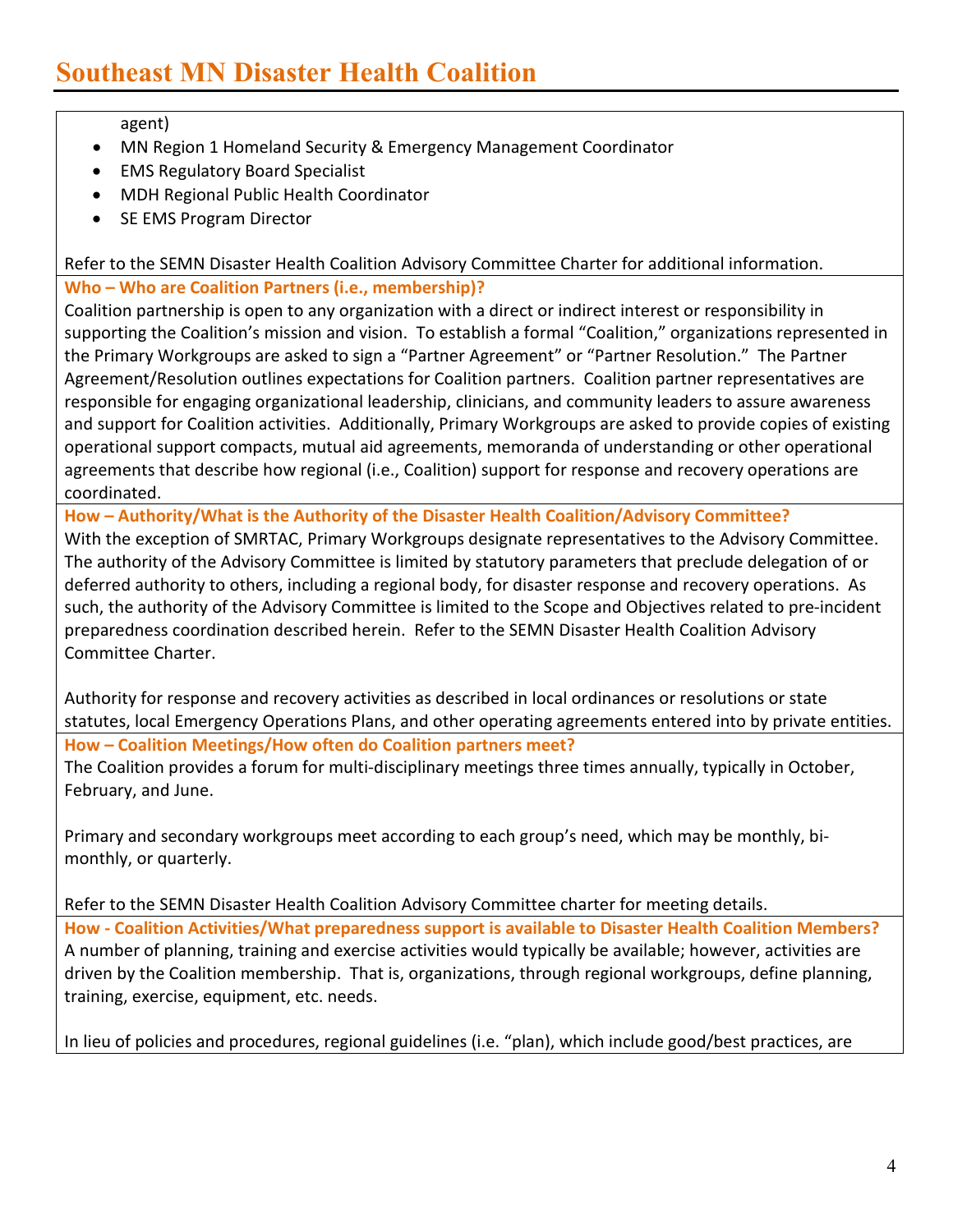### **Southeast MN Disaster Health Coalition**

developed to support organizational, community and regional preparedness, response and recovery activities. Coalition partners are encouraged to implement information available in regional guidelines into organizational and community operational plans, as appropriate.

Training and exercise information is included in the SEMN Disaster Health Coalition Training and Exercise Plan. Coalition partners are encouraged to participate in training and exercises as appropriate for their organization.

Resources and event information is provided on the SEMN Disaster Health Coalition website, www.semndhc.org.

**How - Coalition Response & Recovery/What response and recover support is available to Disaster Health Coalition Members?**

Disaster Health Coalition partners will carry out health and medical response and recovery activities within the parameters of statutory authority, jurisdictional Emergency Operations Plans and as defined in operational support compacts, mutual aid agreements, memoranda of understanding or other operational agreements.

Current agreements are available on the Coalition website [\(www.semndhc.org\)](http://www.semndhc.org/)

Additionally, SEMN has a Healthcare Multi-Agency Coordination Center (H-MACC) function to support response and recovery operations. The SEMN H-MACC is a multi-disciplinary organizational model that allows healthcare entities a means to obtain additional support during disasters. The H-MACC can act as an interface between Coalition partners, in particular between healthcare organizations and local/state incident management structures (i.e., Emergency Operations Center, Department Operations Center). The H-MACC can support local ESF8 functions, in absence of or in support of local ESF8 lead agencies.

The SEMN Healthcare-MACC performs a "clearing house" function by collecting, processing, and disseminating data and information to Coalition partners, as applicable, during a disaster. The Healthcare-MACC does not serve a command and control function for the region; however, it can support functions to improve a coordinated response, including:

- Facilitating information sharing and situational awareness among Coalition partners,
- Facilitating resource support and resource sharing among Coalition members, including supporting the request and receipt of assistance from local, State, and Federal authorities, and
- Facilitating patient transfers during a disaster.
- Supporting incident management policies and priorities.

Any Coalition member or partner or MDH may request SEMN Healthcare-MACC activation by contacting the Mayo Clinic Emergency Communications Center.

Additional information is available in the SEMN Disaster Healthcare-MACC Guidelines. (available upon